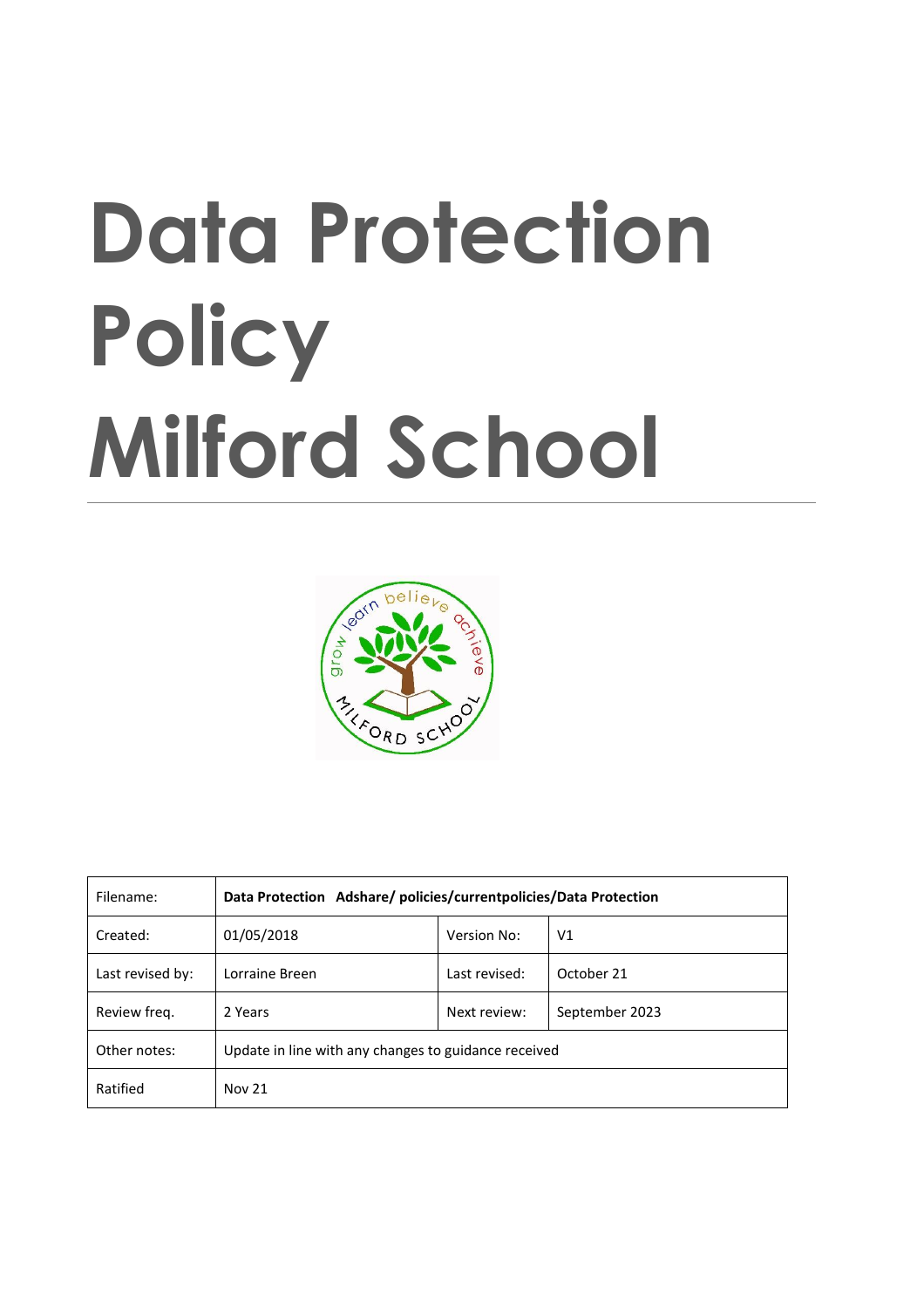# **Contents**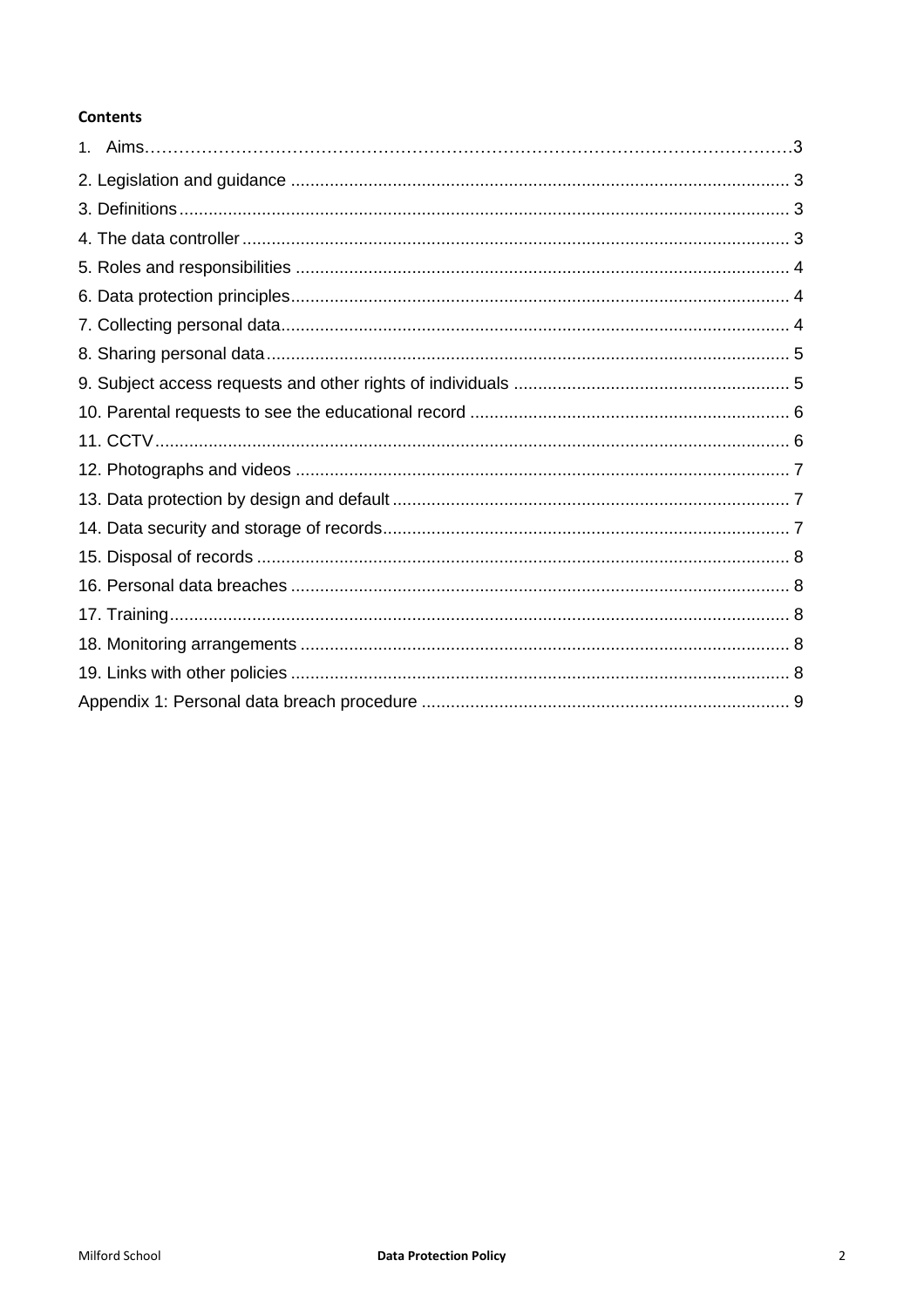## **1. Aims**

Our school aims to ensure that all personal data collected about staff, pupils, parents, governors, visitors and other individuals is collected, stored and processed in accordance with th[e General Data Protection Regulation \(GDPR\)](http://data.consilium.europa.eu/doc/document/ST-5419-2016-INIT/en/pdf) and the expected provisions of the Data Protection Act 2018 (DPA 2018) as set out in the [Data Protection Bill.](https://publications.parliament.uk/pa/bills/cbill/2017-2019/0153/18153.pdf)  This policy applies to all personal data, regardless of whether it is in paper or electronic format.

## **2. Legislation and guidance**

This policy meets the requirements of the GDPR and the expected provisions of the DPA 2018. It is based on guidance published by the Information Commissioner's Office (ICO) on th[e GDPR](https://ico.org.uk/for-organisations/guide-to-the-general-data-protection-regulation-gdpr/) and the ICO's code of practice for subject access [requests.](https://ico.org.uk/media/for-organisations/documents/2014223/subject-access-code-of-practice.pdf)

In addition, this policy complies with regulation 5 of the [Education \(Pupil Information\) \(England\) Regulations 2005,](http://www.legislation.gov.uk/uksi/2005/1437/regulation/5/made) which gives parents the right of access to their child's educational record.

#### **3. Definitions**

| <b>Term</b>                         | <b>Definition</b>                                                                                                                                                                                                                                                                                                                                                                                                                                                                                                                   |  |
|-------------------------------------|-------------------------------------------------------------------------------------------------------------------------------------------------------------------------------------------------------------------------------------------------------------------------------------------------------------------------------------------------------------------------------------------------------------------------------------------------------------------------------------------------------------------------------------|--|
| <b>Personal data</b>                | Any information relating to an identified, or identifiable, individual.<br>This may include the individual's:<br>Name (including initials)<br>$\bullet$<br>Identification number<br>$\bullet$<br>Location data<br>Online identifier, such as a username<br>It may also include factors specific to the individual's physical,<br>physiological, genetic, mental, economic, cultural or social identity.                                                                                                                             |  |
| Special categories of personal data | Personal data which is more sensitive and so needs more protection,<br>including information about an individual's:<br>Racial or ethnic origin<br>$\bullet$<br>Political opinions<br>$\bullet$<br>Religious or philosophical beliefs<br>$\bullet$<br>Trade union membership<br>$\bullet$<br>Genetics<br>$\bullet$<br>Biometrics (such as fingerprints, retina and iris patterns), where<br>$\bullet$<br>used for identification purposes<br>Health - physical or mental<br>$\bullet$<br>Sex life or sexual orientation<br>$\bullet$ |  |
| <b>Processing</b>                   | Anything done to personal data, such as collecting, recording, organising,<br>structuring, storing, adapting, altering, retrieving, using, disseminating,<br>erasing or destroying.<br>Processing can be automated or manual.                                                                                                                                                                                                                                                                                                       |  |
| Data subject                        | The identified or identifiable individual whose personal data is held or<br>processed.                                                                                                                                                                                                                                                                                                                                                                                                                                              |  |
| Data controller                     | A person or organisation that determines the purposes and the means of<br>processing of personal data.                                                                                                                                                                                                                                                                                                                                                                                                                              |  |
| Data processor                      | A person or other body, other than an employee of the data controller,<br>who processes personal data on behalf of the data controller.                                                                                                                                                                                                                                                                                                                                                                                             |  |
| Personal data breach                | A breach of security leading to the accidental or unlawful destruction, loss,<br>alteration, unauthorised disclosure of, or access to personal data.                                                                                                                                                                                                                                                                                                                                                                                |  |

#### **4. The data controller**

Our school processes personal data relating to parents, pupils, staff, governors, visitors and others, and therefore is a data controller.

The school is registered as a data controller with the ICO and will renew this registration annually or as otherwise legally required.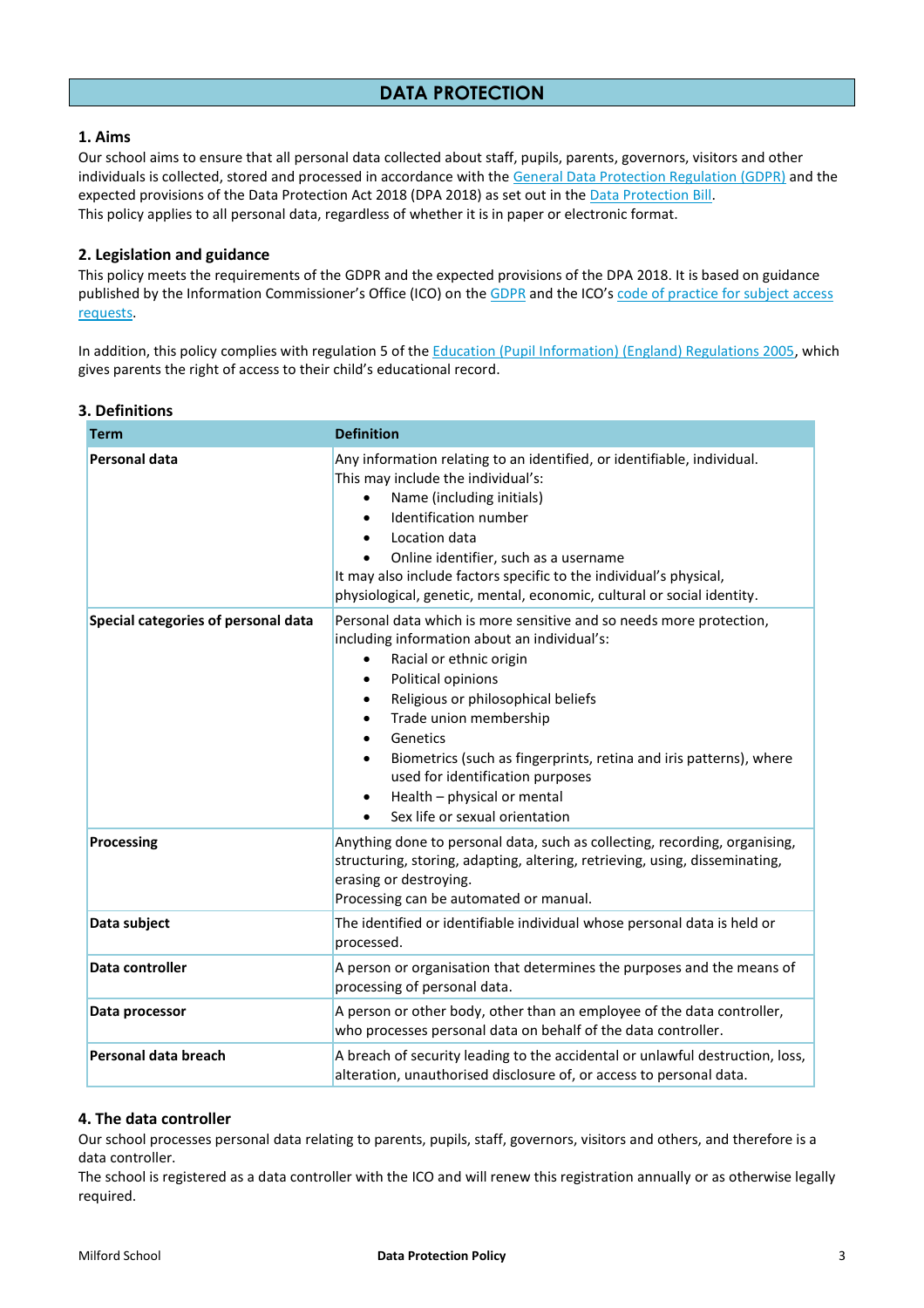# **5. Roles and responsibilities**

This policy applies to **all staff** employed by our school, and to external organisations or individuals working on our behalf. Staff who do not comply with this policy may face disciplinary action.

## **5.1 Governing Body**

The Governing Body has overall responsibility for ensuring that our school complies with all relevant data protection obligations.

## **5.2 Data protection officer**

The data protection officer (DPO) is responsible for overseeing the implementation of this policy, monitoring our compliance with data protection law, and developing related policies and guidelines where applicable.

They will provide an annual report of their activities directly to the Governing Body and, where relevant, report to the board their advice and recommendations on school data protection issues.

The DPO is also the first point of contact for individuals whose data the school processes, and for the ICO.

Full details of the DPO's responsibilities are set out in their job description.

## **Our DPO is Rachel Dunnage, is contactable via email at clerk@godalminglearning.org.uk**

#### **5.3 Headteacher**

The Headteacher acts as the representative of the data controller on a day-to-day basis.

## **5.4 All staff**

Staff are responsible for:

- Collecting, storing and processing any personal data in accordance with this policy
- Informing the school of any changes to their personal data, such as a change of address
- Contacting the DPO in the following circumstances:
	- o With any questions about the operation of this policy, data protection law, retaining personal data or keeping personal data secure
	- o If they have any concerns that this policy is not being followed
	- $\circ$  If they are unsure whether or not they have a lawful basis to use personal data in a particular way
	- $\circ$  If they need to rely on or capture consent, draft a privacy notice, deal with data protection rights invoked by an individual, or transfer personal data outside the European Economic Area
	- o If there has been a data breach
	- $\circ$  Whenever they are engaging in a new activity that may affect the privacy rights of individuals
	- $\circ$  If they need help with any contracts or sharing personal data with third parties

# **6. Data protection principles**

The GDPR is based on data protection principles that our school must comply with.

The principles say that personal data must be:

- Processed lawfully, fairly and in a transparent manner
- Collected for specified, explicit and legitimate purposes
- Adequate, relevant and limited to what is necessary to fulfil the purposes for which it is processed
- Accurate and, where necessary, kept up to date
- Kept for no longer than is necessary for the purposes for which it is processed
- Processed in a way that ensures it is appropriately secure

This policy sets out how the school aims to comply with these principles.

# **7. Collecting personal data**

#### **7.1 Lawfulness, fairness and transparency**

We will only process personal data where we have one of 6 'lawful bases' (legal reasons) to do so under data protection law:

- The data needs to be processed so that the school can **fulfil a contract** with the individual, or the individual has asked the school to take specific steps before entering into a contract
- The data needs to be processed so that the school can **comply with a legal obligation**
- The data needs to be processed to ensure the **vital interests** of the individual e.g. to protect someone's life
- The data needs to be processed so that the school, as a public authority, can perform a task **in the public interest,** and carry out its official functions
- The data needs to be processed for the **legitimate interests** of the school or a third party (provided the individual's rights and freedoms are not overridden)
- The individual (or their parent/carer when appropriate in the case of a pupil) has freely given clear **consent**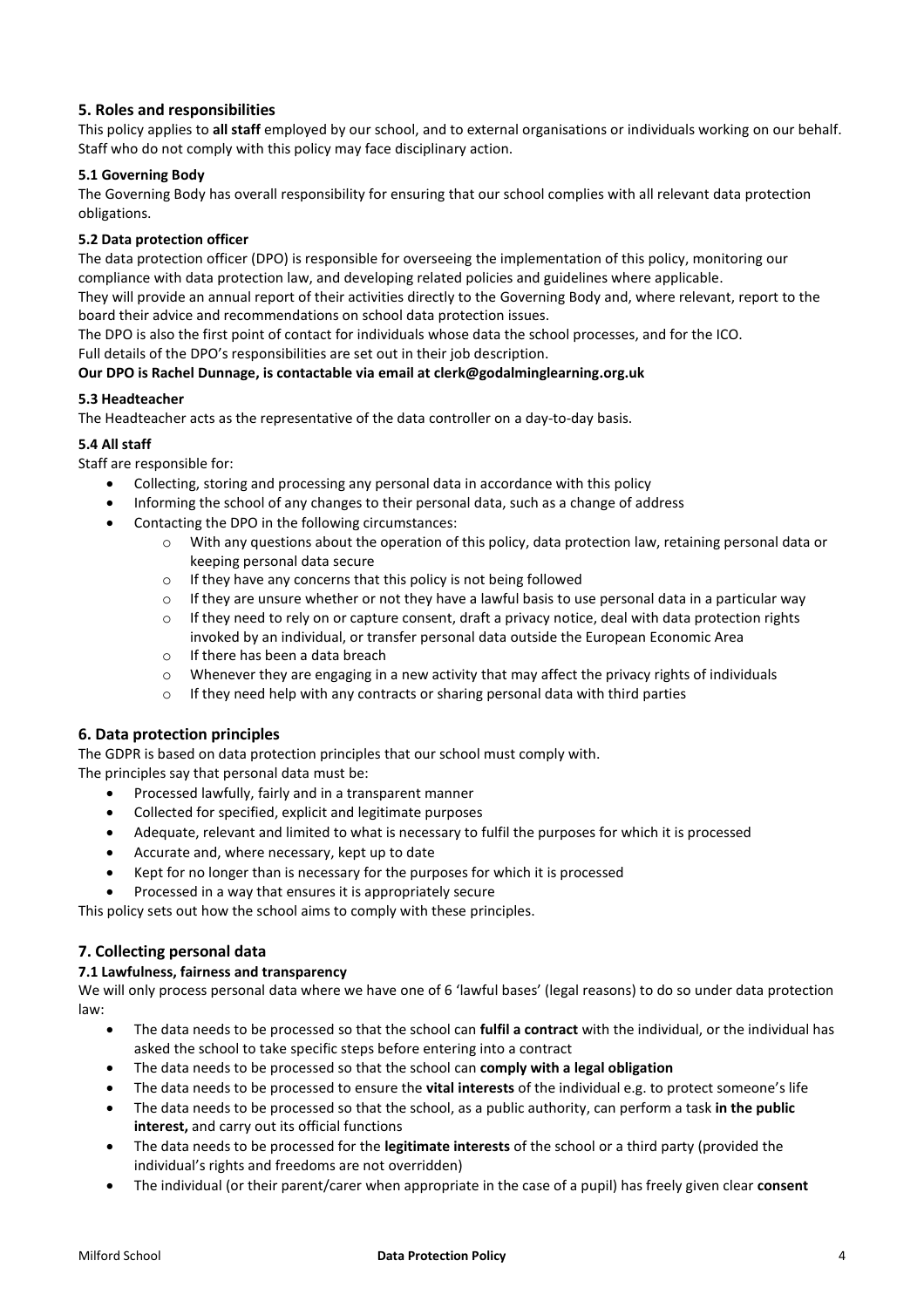For special categories of personal data, we will also meet one of the special category conditions for processing which are set out in the GDPR and Data Protection Act 2018.

If we offer online services to pupils, such as classroom apps, and we intend to rely on consent as a basis for processing, we will get parental consent (except for online counselling and preventive services).

#### **7.2 Limitation, minimisation and accuracy**

We will only collect personal data for specified, explicit and legitimate reasons. We will explain these reasons to the individuals when we first collect their data.

If we want to use personal data for reasons other than those given when we first obtained it, we will inform the individuals concerned before we do so, and seek consent where necessary.

Staff must only process personal data where it is necessary in order to do their jobs.

When staff no longer need the personal data they hold, they must ensure it is deleted or anonymised. This will be done in accordance with the school's record retention schedule.

## **8. Sharing personal data**

We will not normally share personal data with anyone else, but may do so where:

- There is an issue with a pupil or parent/carer that puts the safety of our staff at risk
- We need to liaise with other agencies we will seek consent as necessary before doing this
- Our suppliers or contractors need data to enable us to provide services to our staff and pupils for example, IT companies. When doing this, we will:
	- o Only appoint suppliers or contractors which can provide sufficient guarantees that they comply with data protection law
	- $\circ$  Establish a data sharing agreement with the supplier or contractor, either in the contract or as a standalone agreement, to ensure the fair and lawful processing of any personal data we share
	- $\circ$  Only share data that the supplier or contractor needs to carry out their service, and information necessary to keep them safe while working with us

We will also share personal data with law enforcement and government bodies where we are legally required to do so, including for:

- The prevention or detection of crime and/or fraud
- The apprehension or prosecution of offenders
- The assessment or collection of tax owed to HMRC
- In connection with legal proceedings
- Where the disclosure is required to satisfy our safeguarding obligations
- Research and statistical purposes, as long as personal data is sufficiently anonymised or consent has been provided

We may also share personal data with emergency services and local authorities to help them to respond to an emergency situation that affects any of our pupils or staff.

Where we transfer personal data to a country or territory outside the European Economic Area, we will do so in accordance with data protection law.

#### **9. Subject access requests and other rights of individuals**

#### **9.1 Subject access requests**

Individuals have a right to make a 'subject access request' to gain access to personal information that the school holds about them. This includes:

- Confirmation that their personal data is being processed
- Access to a copy of the data
- The purposes of the data processing
- The categories of personal data concerned
- Who the data has been, or will be, shared with
- How long the data will be stored for, or if this isn't possible, the criteria used to determine this period
- The source of the data, if not the individual
- Whether any automated decision-making is being applied to their data, and what the significance and consequences of this might be for the individual
- Subject access requests must be submitted in writing, either by letter, email or fax to the DPO. They should include:
- Name of individual
- Correspondence address
- Contact number and email address

#### Milford School **Data Protection Policy** 5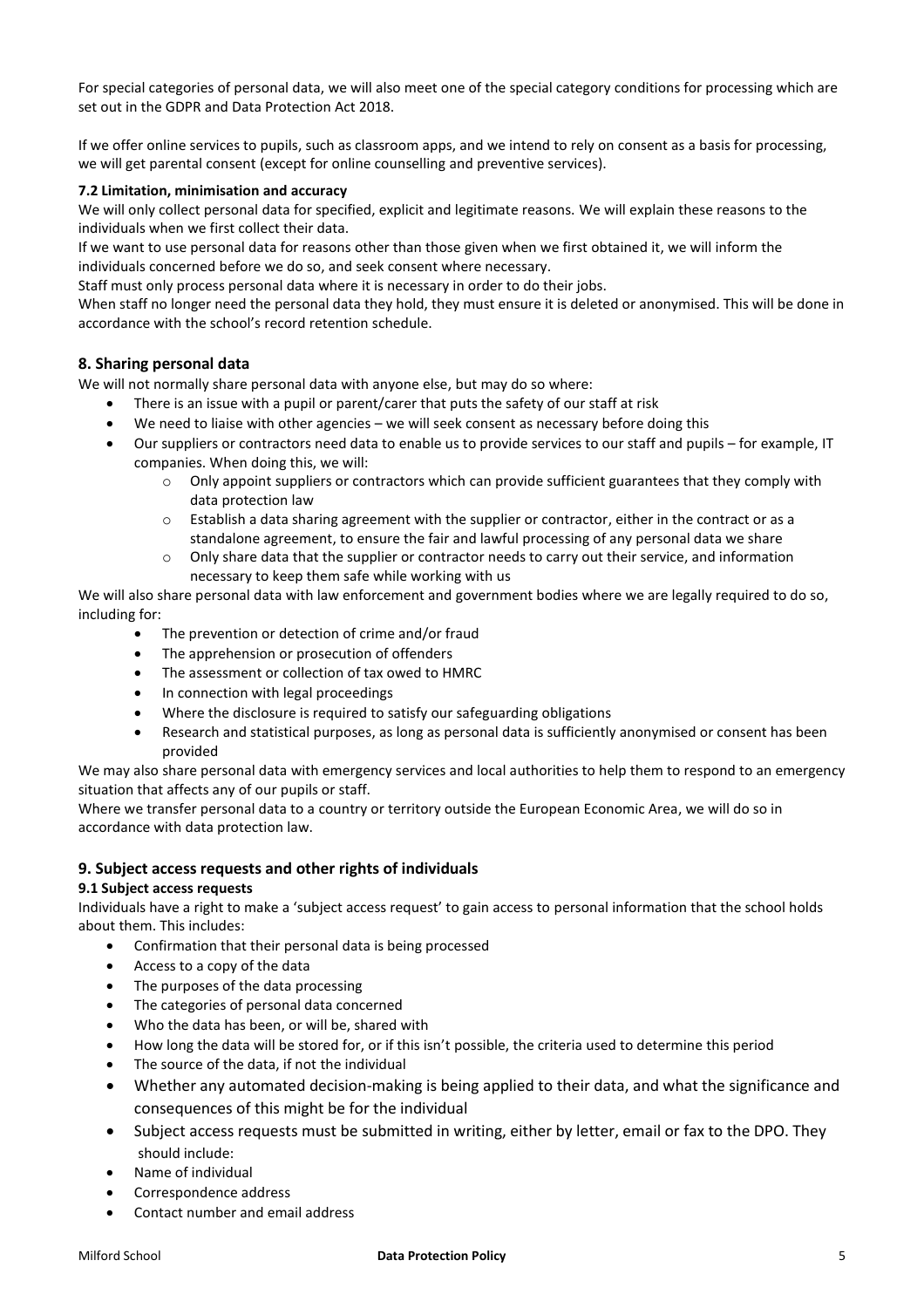Details of the information requested

If staff receive a subject access request they must immediately forward it to the DPO.

#### **9.2 Children and subject access requests**

Personal data about a child belongs to that child, and not the child's parents or carers. For a parent or carer to make a subject access request with respect to their child, the child must either be unable to understand their rights and the implications of a subject access request, or have given their consent.

Children below the age of 12 are generally not regarded to be mature enough to understand their rights and the implications of a subject access request. Therefore, most subject access requests from parents or carers of pupils at our school may be granted without the express permission of the pupil. This is not a rule and a pupil's ability to understand their rights will always be judged on a case-by-case basis.

#### **9.3 Responding to subject access requests**

When responding to requests, we:

- May ask the individual to provide 2 forms of identification
- May contact the individual via phone to confirm the request was made
- Will respond without delay and within 1 month of receipt of the request
- Will provide the information free of charge
- May tell the individual we will comply within 3 months of receipt of the request, where a request is complex or numerous. We will inform the individual of this within 1 month, and explain why the extension is necessary

We will not disclose information if it:

- Might cause serious harm to the physical or mental health of the pupil or another individual
- Would reveal that the child is at risk of abuse, where the disclosure of that information would not be in the child's best interests
- Is contained in adoption or parental order records
- Is given to a court in proceedings concerning the child

If the request is unfounded or excessive, we may refuse to act on it, or charge a reasonable fee which takes into account administrative costs.

A request will be deemed to be unfounded or excessive if it is repetitive, or asks for further copies of the same information.

When we refuse a request, we will tell the individual why, and tell them they have the right to complain to the ICO.

#### **9.4 Other data protection rights of the individual**

In addition to the right to make a subject access request (see above), and to receive information when we are collecting their data about how we use and process it (see section 7), individuals also have the right to:

- Withdraw their consent to processing at any time
- Ask us to rectify, erase or restrict processing of their personal data, or object to the processing of it (in certain circumstances)
- Prevent use of their personal data for direct marketing
- Challenge processing which has been justified on the basis of public interest
- Request a copy of agreements under which their personal data is transferred outside of the European Economic Area
- Object to decisions based solely on automated decision making or profiling (decisions taken with no human involvement, that might negatively affect them)
- Prevent processing that is likely to cause damage or distress
- Be notified of a data breach in certain circumstances
- Make a complaint to the ICO
- Ask for their personal data to be transferred to a third party in a structured, commonly used and machinereadable format (in certain circumstances)

Individuals should submit any request to exercise these rights to the DPO. If staff receive such a request, they must immediately forward it to the DPO.

#### **10. Parental requests to see the educational record**

Parents, or those with parental responsibility, have a legal right to free access to their child's educational record (which includes most information about a pupil) within 15 school days of receipt of a written request.

# **11. CCTV**

We use a camera an d intercom system at the main entrance to manage access to the school site. The image is shown on a screen which is in the school office and visible only to those in the office. The system does not currently record. If at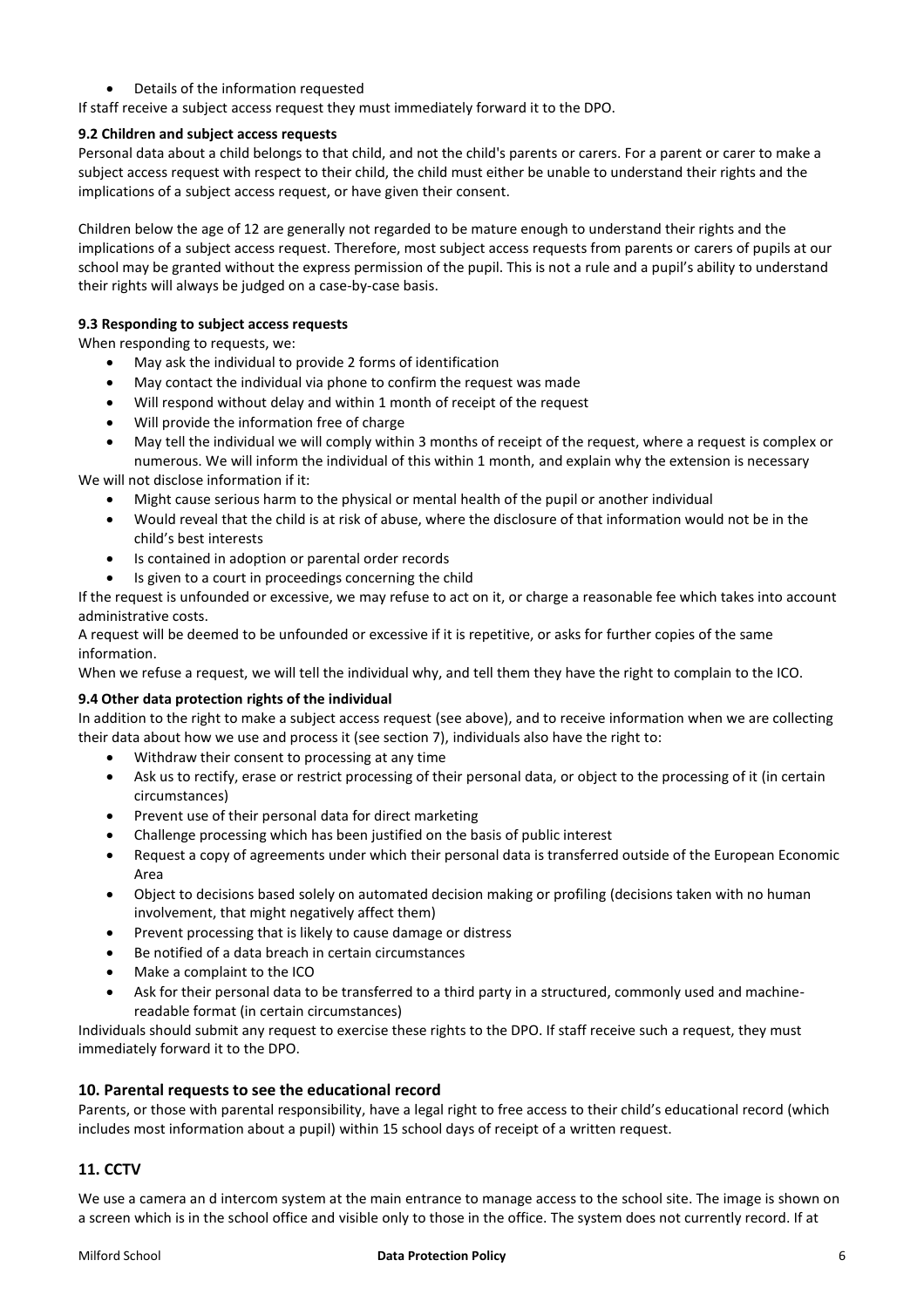some point in the future, recording is deemed necessary this policy will be updated to reflect the ICO's Code of Practice for the use of CCTV.

# **12. Photographs and videos**

As part of our school activities, we may take photographs and record images of individuals within our school.

We will obtain written consent from parents/carers for photographs and videos to be taken of their child for communication, marketing and promotional materials. We will clearly explain how the photograph and/or video will be used to both the parent/carer and pupil.

Uses may include:

- Within school on notice boards and in school magazines, brochures, newsletters, etc.
- Outside of school by external agencies such as the school photographer, newspapers, campaigns
- Online on our school website or social media pages, including Twitter.

Consent can be refused or withdrawn at any time. If consent is withdrawn, we will delete the photograph or video and not distribute it further.

When using photographs and videos in this way we will not accompany them with any other personal information about the child, to ensure they cannot be identified.

See our child protection and safeguarding policy for more information on our use of photographs and videos.

# **13. Data protection by design and default**

We will put measures in place to show that we have integrated data protection into all of our data processing activities, including:

- Appointing a suitably qualified DPO, and ensuring they have the necessary resources to fulfil their duties and maintain their expert knowledge
- Only processing personal data that is necessary for each specific purpose of processing, and always in line with the data protection principles set out in relevant data protection law (see section 6)
- Completing privacy impact assessments where the school's processing of personal data presents a high risk to rights and freedoms of individuals, and when introducing new technologies (the DPO will advise on this process)
- Integrating data protection into internal documents including this policy, any related policies and privacy notices
- Regularly training members of staff on data protection law, this policy, any related policies and any other data protection matters; we will also keep a record of attendance
- Regularly conducting reviews and audits to test our privacy measures and make sure we are compliant
- Maintaining records of our processing activities, including:
	- o For the benefit of data subjects, making available the name and contact details of our school and DPO and all information we are required to share about how we use and process their personal data (via our privacy notices)
	- $\circ$  For all personal data that we hold, maintaining an internal record of the type of data, data subject, how and why we are using the data, any third-party recipients, how and why we are storing the data, retention periods and how we are keeping the data secure

# **14. Data security and storage of records**

We will protect personal data and keep it safe from unauthorised or unlawful access, alteration, processing or disclosure, and against accidental or unlawful loss, destruction or damage.

In particular:

- Paper-based records and portable electronic devices, such as laptops and hard drives that contain personal data are kept under lock and key when not in use
- Papers containing confidential personal data must not be left on office and classroom desks, on staffroom tables, pinned to notice/display boards, or left anywhere else where there is general access
- Where personal information needs to be taken off site, staff must sign it in and out from the school office
- Passwords that are at least 8 characters long containing letters and numbers are used to access school computers, laptops and other electronic devices. Staff and pupils are reminded to change their passwords at regular intervals
- Encryption software is used to protect all portable devices and removable media, such as laptops and USB devices
- Staff, pupils or governors who store personal information on their personal devices are expected to follow the same security procedures as for school-owned equipment (see our ICT policy).
- Where we need to share personal data with a third party, we carry out due diligence and take reasonable steps to ensure it is stored securely and adequately protected (see section 8)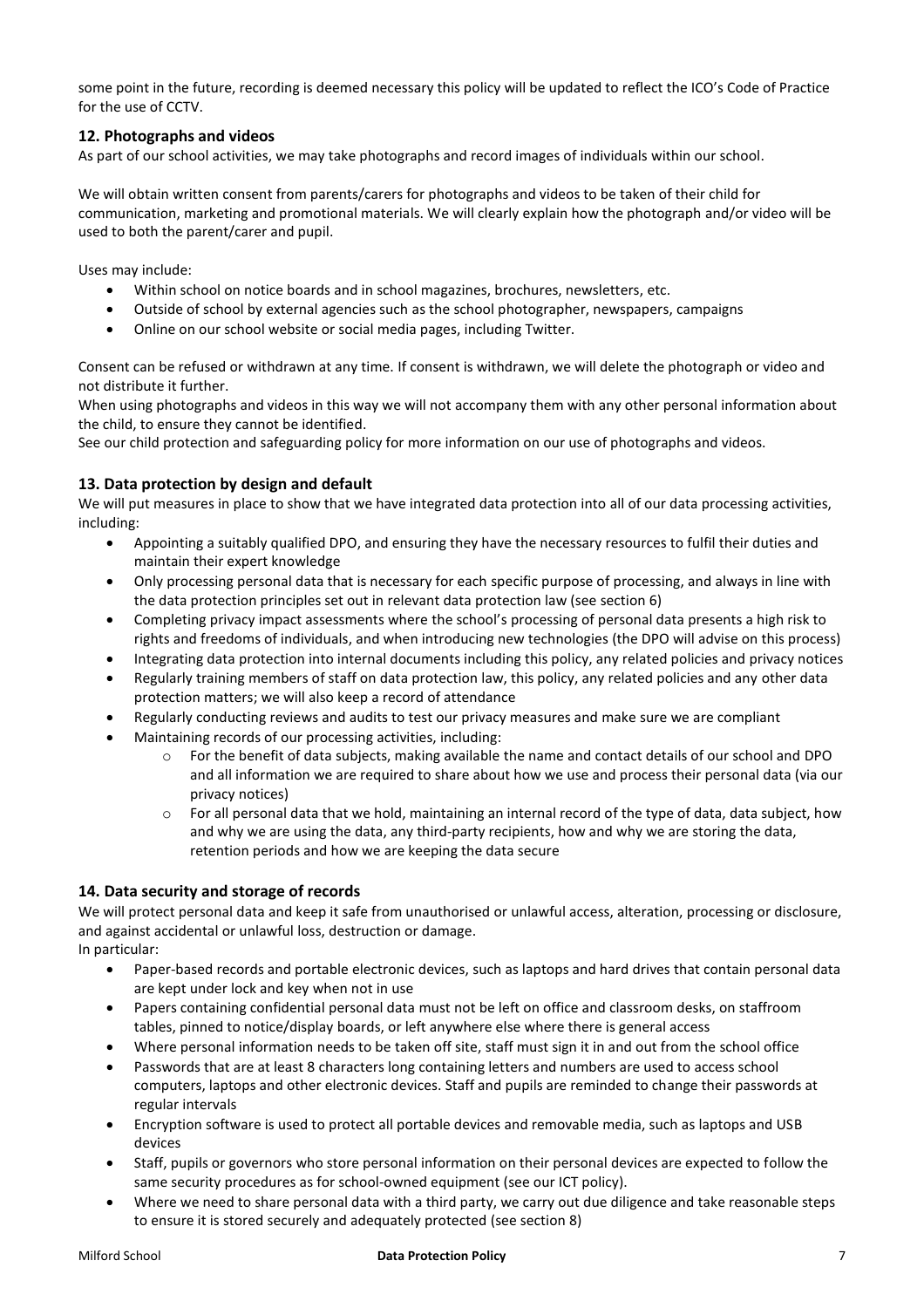# **15. Disposal of records**

Personal data that is no longer needed will be disposed of securely. Personal data that has become inaccurate or out of date will also be disposed of securely, where we cannot or do not need to rectify or update it. For example, we will shred or incinerate paper-based records, and overwrite or delete electronic files. We may also use a third party to safely dispose of records on the school's behalf. If we do so, we will require the third party to provide sufficient guarantees that it complies with data protection law.

## **16. Personal data breaches**

The school will make all reasonable endeavours to ensure that there are no personal data breaches.

In the unlikely event of a suspected data breach, we will follow the procedure set out in appendix 1.

When appropriate, we will report the data breach to the ICO within 72 hours. Such breaches in a school context may include, but are not limited to:

- A non-anonymised dataset being published on the school website which shows the exam results of pupils eligible for the pupil premium
- Safeguarding information being made available to an unauthorised person
- The theft of a school laptop containing non-encrypted personal data about pupils

## **17. Training**

All staff and governors are provided with data protection training as part of their induction process. Data protection will also form part of continuing professional development, where changes to legislation, guidance or the school's processes make it necessary.

## **18. Monitoring arrangements**

The DPO is responsible for monitoring and reviewing this policy.

This policy will be reviewed and updated if necessary when the Data Protection Bill receives royal assent and becomes law (as the Data Protection Act 2018) – if any changes are made to the bill that affect our school's practice. Otherwise, or from then on, this policy will be reviewed **every year** and shared with the full Governing Body.

#### **19. Links with other policies**

This data protection policy is linked to our:

- **•** Freedom of information publication scheme
- Records management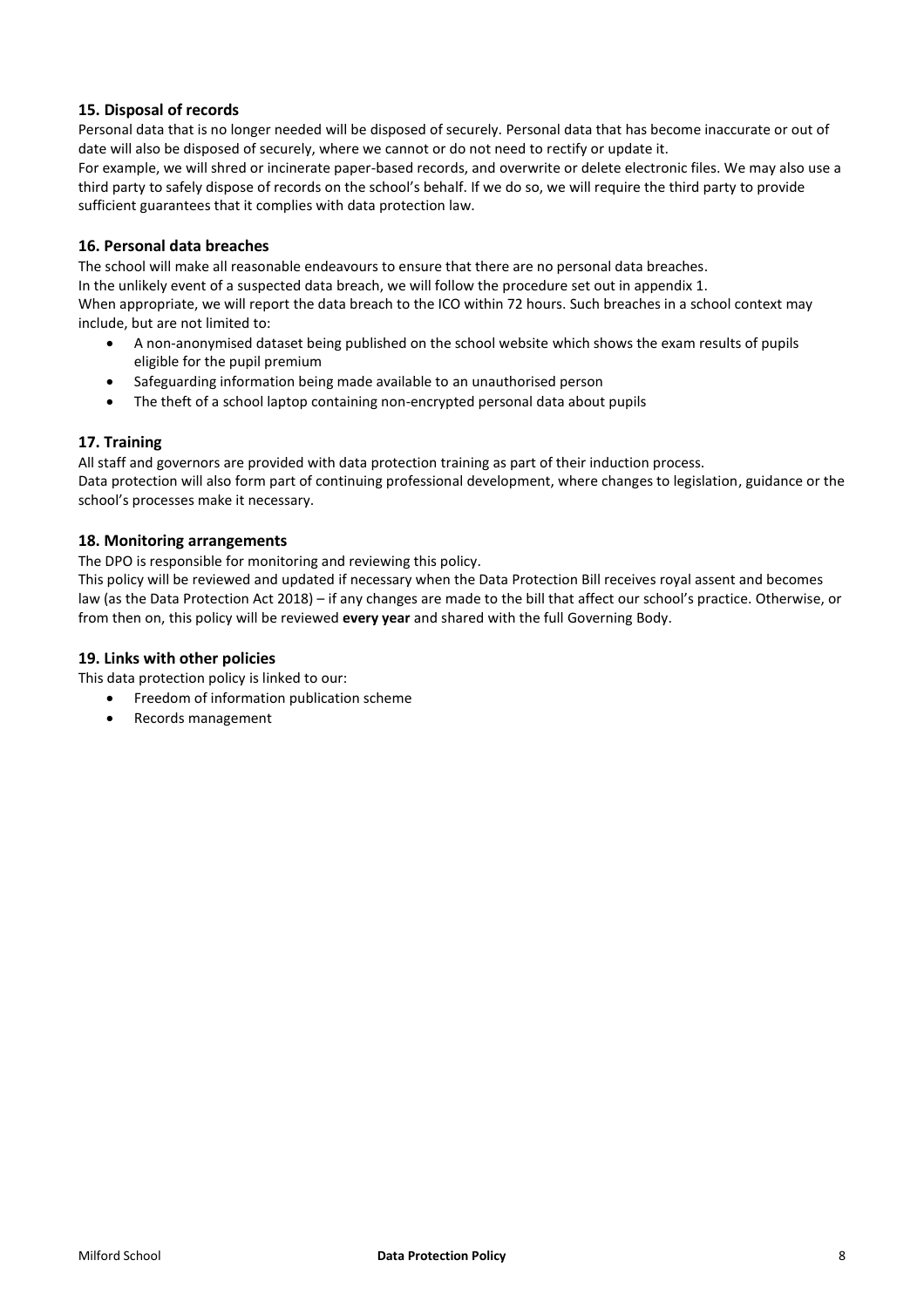# **Appendix 1: Personal data breach procedure**

This procedure is based on [guidance on personal data breaches](https://ico.org.uk/for-organisations/guide-to-the-general-data-protection-regulation-gdpr/personal-data-breaches/) produced by the ICO.

- On finding or causing a breach, or potential breach, the staff member or data processor must immediately notify the DPO
- The DPO will investigate the report, and determine whether a breach has occurred. To decide, the DPO will consider whether personal data has been accidentally or unlawfully:
	- o Lost
	- o Stolen
	- o Destroyed
	- o Altered
	- o Disclosed or made available where it should not have been
	- o Made available to unauthorised people
- The DPO will alert the headteacher and the chair of governors
- The DPO will make all reasonable efforts to contain and minimise the impact of the breach, assisted by relevant staff members or data processors where necessary. (Actions relevant to specific data types are set out at the end of this procedure)
- The DPO will assess the potential consequences, based on how serious they are, and how likely they are to happen
- The DPO will work out whether the breach must be reported to the ICO. This must be judged on a case-by-case basis. To decide, the DPO will consider whether the breach is likely to negatively affect people's rights and freedoms, and cause them any physical, material or non-material damage (e.g. emotional distress), including through:
	- o Loss of control over their data
	- o Discrimination
	- o Identify theft or fraud
	- o Financial loss
	- o Unauthorised reversal of pseudonymisation (for example, key-coding)
	- o Damage to reputation
	- o Loss of confidentiality
	- $\circ$  Any other significant economic or social disadvantage to the individual(s) concerned
	- If it's likely that there will be a risk to people's rights and freedoms, the DPO must notify the ICO.
- The DPO will document the decision (either way), in case it is challenged at a later date by the ICO or an individual affected by the breach. Documented decisions are stored on the school's computer system.
- Where the ICO must be notified, the DPO will do this via the ['report a breach' page of the](https://ico.org.uk/for-organisations/report-a-breach/) ICO website within 72 hours. As required, the DPO will set out:
	- $\circ$  A description of the nature of the personal data breach including, where possible:
		- The categories and approximate number of individuals concerned
		- The categories and approximate number of personal data records concerned
	- o The name and contact details of the DPO
	- o A description of the likely consequences of the personal data breach
	- $\circ$  A description of the measures that have been, or will be taken, to deal with the breach and mitigate any possible adverse effects on the individual(s) concerned
- If all the above details are not yet known, the DPO will report as much as they can within 72 hours. The report will explain that there is a delay, the reasons why, and when the DPO expects to have further information. The DPO will submit the remaining information as soon as possible
- The DPO will also assess the risk to individuals, again based on the severity and likelihood of potential or actual impact. If the risk is high, the DPO will promptly inform, in writing, all individuals whose personal data has been breached. This notification will set out:
	- o The name and contact details of the DPO
	- o A description of the likely consequences of the personal data breach
	- $\circ$  A description of the measures that have been, or will be, taken to deal with the data breach and mitigate any possible adverse effects on the individual(s) concerned
- The DPO will notify any relevant third parties who can help mitigate the loss to individuals for example, the police, insurers, banks or credit card companies
- The DPO will document each breach, irrespective of whether it is reported to the ICO. For each breach, this record will include the:
	- o Facts and cause
	- o Effects